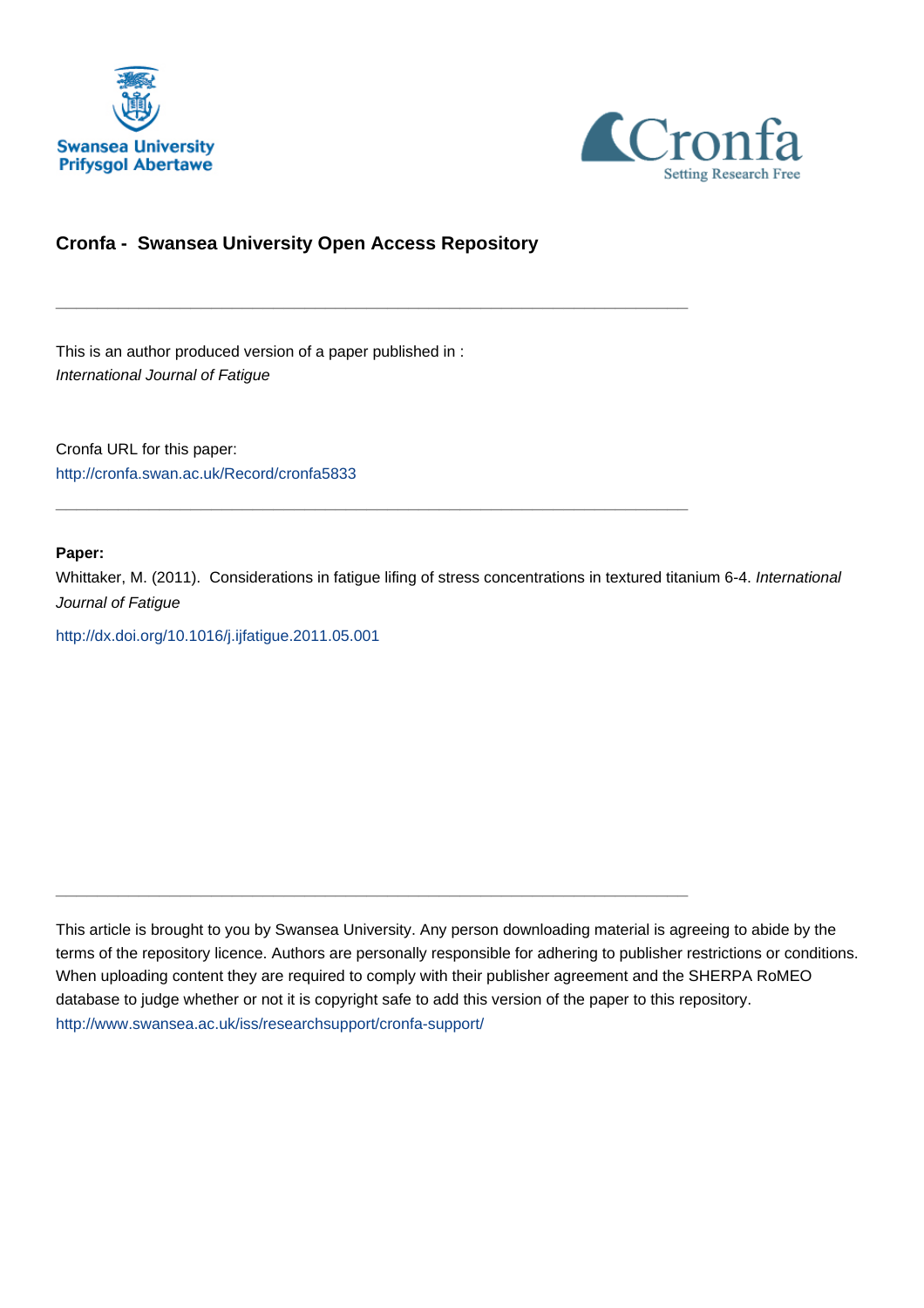# **Considerations in fatigue lifing of stress concentrations in textured titanium alloys**

### **M.T. Whittaker**

*Materials Research Centre School of Engineering. Swansea University Singleton Park, Swansea SA2 8PP*

### **Abstract**

The effect of crystallographic texture has been considered in attempting to derive a total life prediction capability for the titanium alloy Ti6-4. Orientation effects due to texture are shown to be a result of stress relaxation in strain control specimens, and consequently occur in some cases of notched specimens. It is shown that these effects can be predicted using analytical methods such as the Modified Coffin-Manson and Walker strain approaches. Additional failure mechanisms such as cold dwell prohibit accurate predictions at higher R ratios. It is also acknowledged that texture effects can occur in the crack propagation phase of notched specimens and should be considered in a total life model.

### **1. Introduction**

In the half century since the introduction of titanium alloys into the aero industry considerable advances have been made, particularly through improved compositions and a better understanding of the processing methods used on those alloys. A great deal of research has been undertaken on understanding the impact of microstructural features arising from these processing methods. Crystallographic texture is one of these features. It was originally seen as having a detrimental effect on mechanical response, however, the harnessing of texture could be important to continue the advance of alloy capability for specific applications. It is believed that provided the effects of texture are well understood then it should be possible to match the best properties from the textured material with the most demanding loading directions.

Previous work [1-4] has shown the type of variations possible in monotonic tensile, axial-fatigue and torsion-fatigue tests due to texture. However, engineering applications of these alloys are rarely simple and stress raising features caused by geometrical discontinuities are common, along with more complex stress states. In a laboratory environment both of these issues can be examined through the strategic use of notched specimens. Limited data is available on the effects of texture on notched specimens [5] and no consideration has been given the further complication of varying the R ratio.

Traditional approaches to fatigue lifing of notched specimens involve the production of strain control data as a basic input. It is argued that material in the plastic region at the notch root undergoes an essentially strain control form of cyclic deformation [6] and as such plain specimen strain control data can be applied in a number of ways to predict crack initiation lives. Previous work [7,8] has shown that under certain circumstances in titanium alloys, both the Coffin-Manson and Walker strain approaches to notched life prediction can be successful. The ability of the methods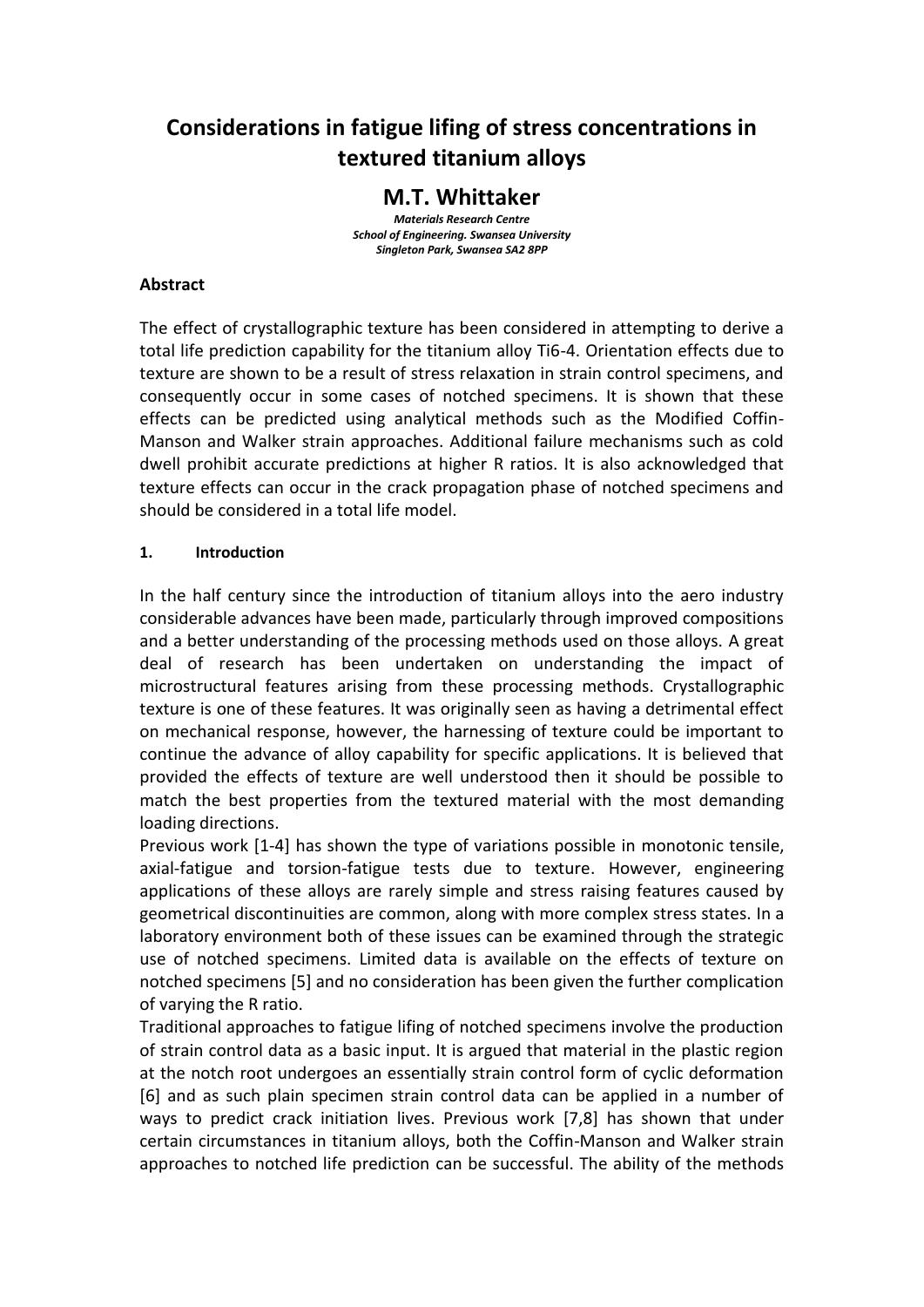to cope with the mechanical anisotropy brought about by texture however, has not been previously considered.

The current research formed part of a larger programme of work which investigated both the production of textures in titanium alloys and the mechanical anisotropy which results from them. However, whilst the current publication makes mention of these texture development issues, the focus is on the mechanical test results. For more detailed discussions the reader is directed to other published literature [9].

# **2. Experimental methods**

The research programme focused on the  $\alpha+\beta$  titanium alloy, Ti-6Al-4V (Ti6-4). The alloy was supplied in plate form with a plate thickness of 0.55' (14mm), having been processed by unidirectional rolling in the  $\alpha + \beta$  temperature regime, with the material subsequently air cooled. Following processing the microstructure consisted of nearly equiaxed primary alpha grains as part of a bimodal structure. Deviation from equiaxality was evident as slight elongation of the grains in the final rolling direction. The average grain size was of the order of  $15\mu m$ , Figure 1 (a). The crystallographic texture following processing is shown in Figure 1 (c). The texture is completely

described by the three orthogonal pole figures  $(0001)$ ,  $(1120)$ ,  $(1010)$ , Figure 1 (b). The material shows a classic basal/transverse texture with a peak texture intensity of x3 random. Although this is not a strong texture, it has been shown that due to the high primary alpha content, significant anisotropy is still observed [4].



**Figure 1: Microstructure and texture of Ti6-4. A bimodal structure with a basal transverse texture is observed.**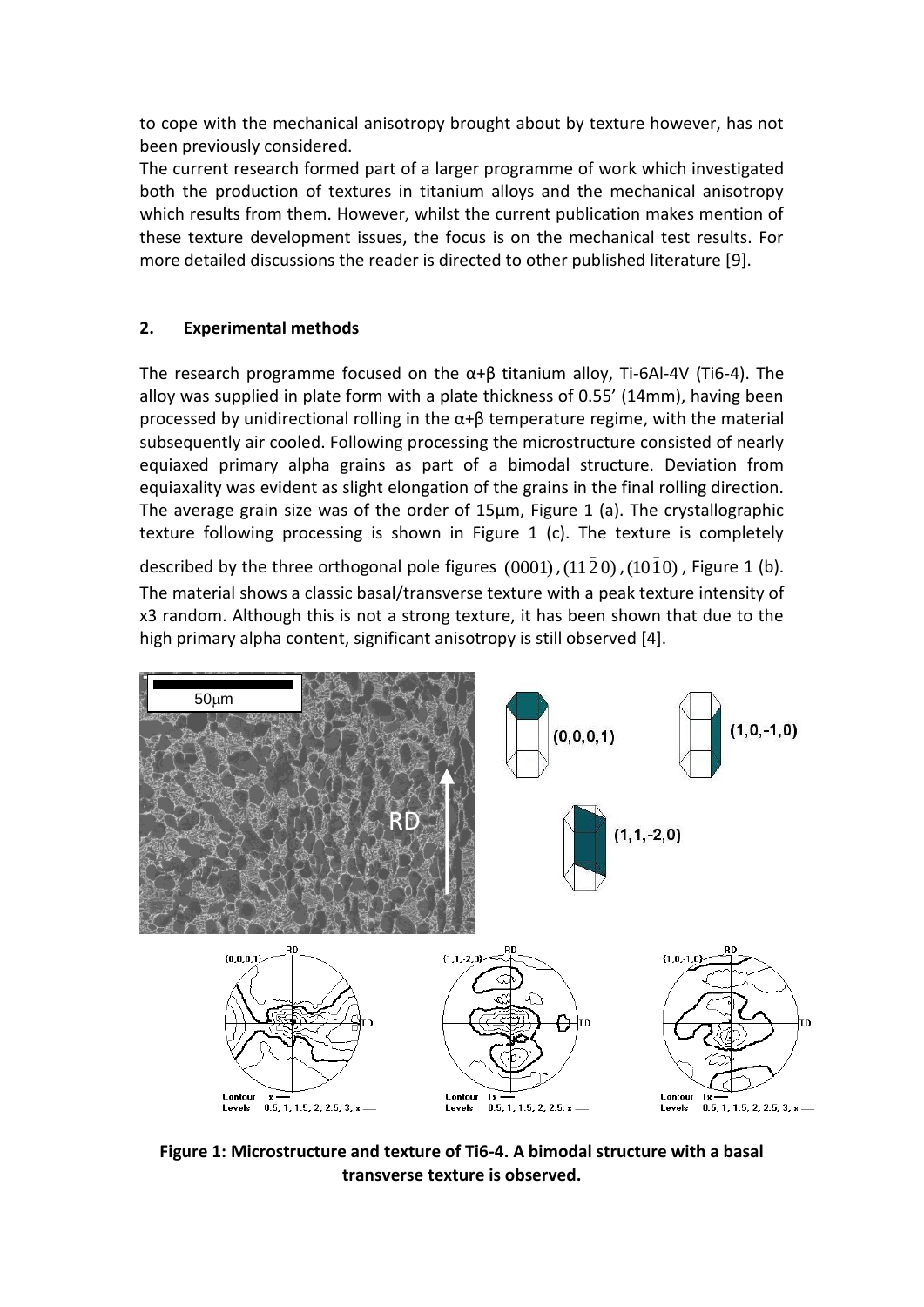Strain control testing was performed at room temperature using plain cylindrical specimens of 6mm diameter in accordance with BS7270 [10]. The test was controlled by an MTS extensometer with a gauge length of 10mm, and hysteresis loops were recorded using an in-house data logging system. Testing was conducted on specimens aligned at  $0^{\circ}$  (RD) and  $90^{\circ}$  (TD) to the rolling direction. Strain R ratios of -1 and 0 were employed, along with a trapezoidal 1-1-1-1 waveform (i.e. 1 sec hold at peak and minimum strain, with a 1 sec ramp).

Notch tests were undertaken under load control, at various stress R ratios including - 1, 0 and 0.8 using a 5Hz sine waveform. The design of the V-cylindrical notch (VCN,  $K_t$ =2.8) and round cylindrical notch (RCN,  $K_t$ =1.4) specimens are shown in Figure 2. Crack propagation tests were performed using an stress R ratio of 0.1 and a



**Figure 2: Specimen geometry of a) RCN**  $(K_t=1.4)$  **b) VCN**  $(K_t=2.8)$ 

The Coffin-Manson approach [11,12] to life prediction requires the applied strain for R = -1 strain control data to be partitioned into its elastic and plastic components, i.e.

$$
\Delta \varepsilon_{Tot} = C_e N_f^{\alpha 2} + C_p N_f^{\alpha 1}
$$
 (1)

Application of eqn (1) in the prediction of notch behaviour requires the strain range at the notch root to be determined. In the case of applied stresses which cause yielding at the notch root, typically in tests with a zero or positive R ratio, it is clearly desirable to calculate the evolution of stress and strain at the notch root by finite element methods. However, previous work [8] has shown that an acceptable approximation is given by Neuber's rule [13]

$$
Stress x Strain = constant
$$
 (2)

from which the peak and minimum stresses for cyclic loading can be determined. A more detailed analysis of this technique can be found elsewhere [8]

For  $R = -1$  notches, the situation is simpler, since the applied peak elastic stresses are approximately equal to or lower than the yield stress of the material, so purely elastic behaviour can be assumed.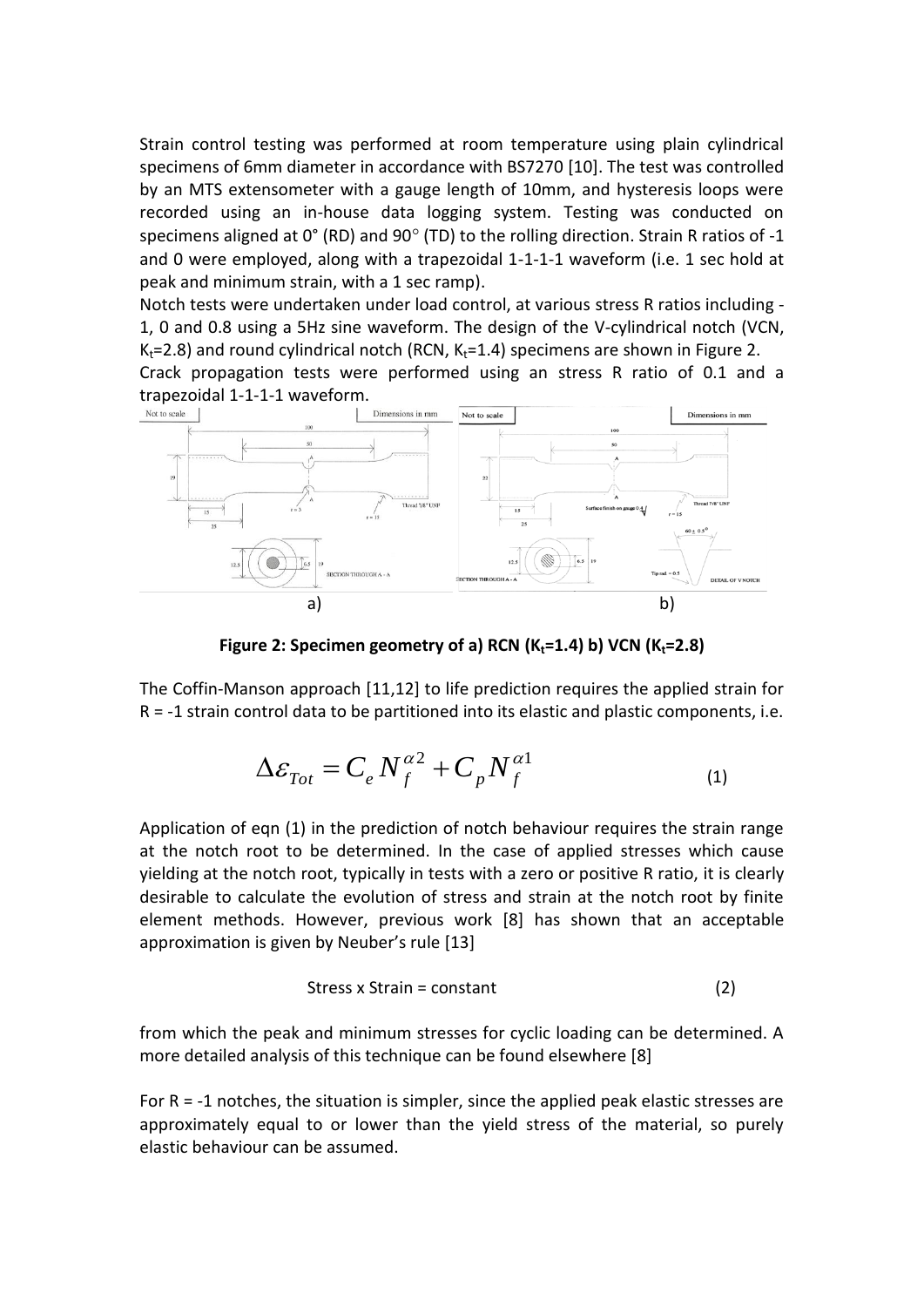The Walker strain relationship is an empirical method for correlating R values [14]. The approach involves correlating strain control data of different R ratios using the expression

$$
\Delta \varepsilon_{w} = \frac{\sigma_{\text{max}}}{E} \left( \frac{\Delta \varepsilon E}{\sigma_{\text{max}}} \right)^{m} \tag{3}
$$

where;  $Δε<sub>w</sub> = Walker strain$ 

 $\sigma_{\text{max}}$  = maximum stabilised stress  $E = Modulus$ Δε = strain range m = Walker exponent

### **3. Results**

As part of a wider programme of work, the production of rolled titanium plate has been simulated through the use of plane strain compression at temperatures ranging from 850-1150°C. Smith [9] indicates that PSC is indeed a valid tool for simulating the rolling process. Comparisons with the microstructure of the current material, Figure 1, are extremely favourable with work carried out at 950°C, similar to processing temperatures for the rolled plate. This type of  $\alpha+\beta$  processing temperature can be seen to develop a bimodal microstructure with primary alpha grains of approximate diameter 15µm, interspersed with very fine transformed product. This type of microstructure has been shown to give extremely favourable fatigue performance [15,16]. The work by Smith also includes extensive pole figures regarding the development of texture in the material. It is useful to note that the pole figure intensities in the current material show similar values to those found by Smith at 950°C. The rolled plate had a more complex processing route (considered proprietary) than could be simulated by PSC however, and as such a basal/transverse rather than strong transverse texture is developed.

Previous work [4] has demonstrated that in this alloy significant texture effects can be seen under strain control loading. Figure 3 shows a comparison of strain control data for  $R = 0$  and  $R = -1$  loading conditions, for rolling direction (RD) and transverse direction (TD) specimens from the rolled plate. It is evident that there is little difference between RD and TD specimens for R = -1 loading, whereas for R = 0 loading the RD specimens show significantly longer fatigue lives on a strain range basis. The reason for the difference between RD and TD specimens for R = 0 tests has been shown to be related to the availability of slip in either orientation [4], Figure 4. In TD specimens prismatic slip, which is usually related to stress relaxation due to its lower critical resolved shear stress value, is not favoured due to the material texture. However, in RD specimens slip is easier, and combined with a lower modulus in this orientation, leads to a lower applied stress range, subsequently leading to a longer fatigue life. These orientation effects are not seen in  $R = -1$  tests, since the applied strains for LCF behaviour do not lead to yielding in the material. Hence, the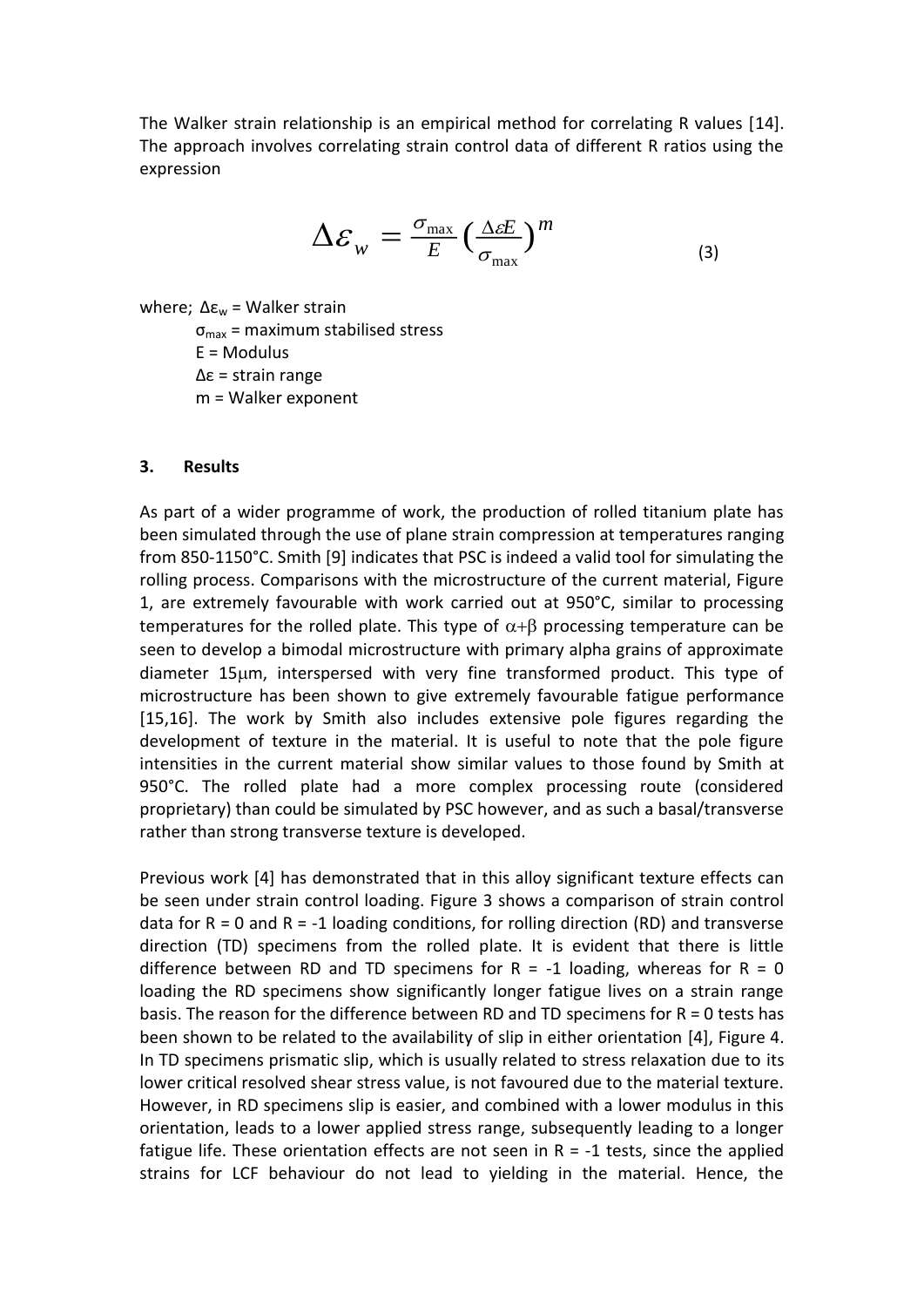differences in slip behaviour play no role, and there is no difference in the fatigue lives of the material. Figure 5 further illustrates the effect of stress relaxation in these strain control tests by considering only the effect of the stabilised stress range of these tests on the fatigue life. The y-axis has been normalized to remove the effect of increased modulus and UTS in the TD specimens brought about by an increased density of basal planes perpendicular to the loading direction in this orientation. This then illustrates that there is essentially no orientation effect purely as a function of stress, and that the controlling factor giving the orientation effect is the stress relaxation during the early strain control cycles, and the increased modulus of the TD specimens.



**Figure 3: Comparison of strain control data in RD & TD specimens indicating a significant orientation effect for R=0 loading.**



**Figure 4: Stress plots for RD & TD specimens for a peak strain of 1.4%, R=0. It can be seen that the TD specimen operates over a larger stress range.**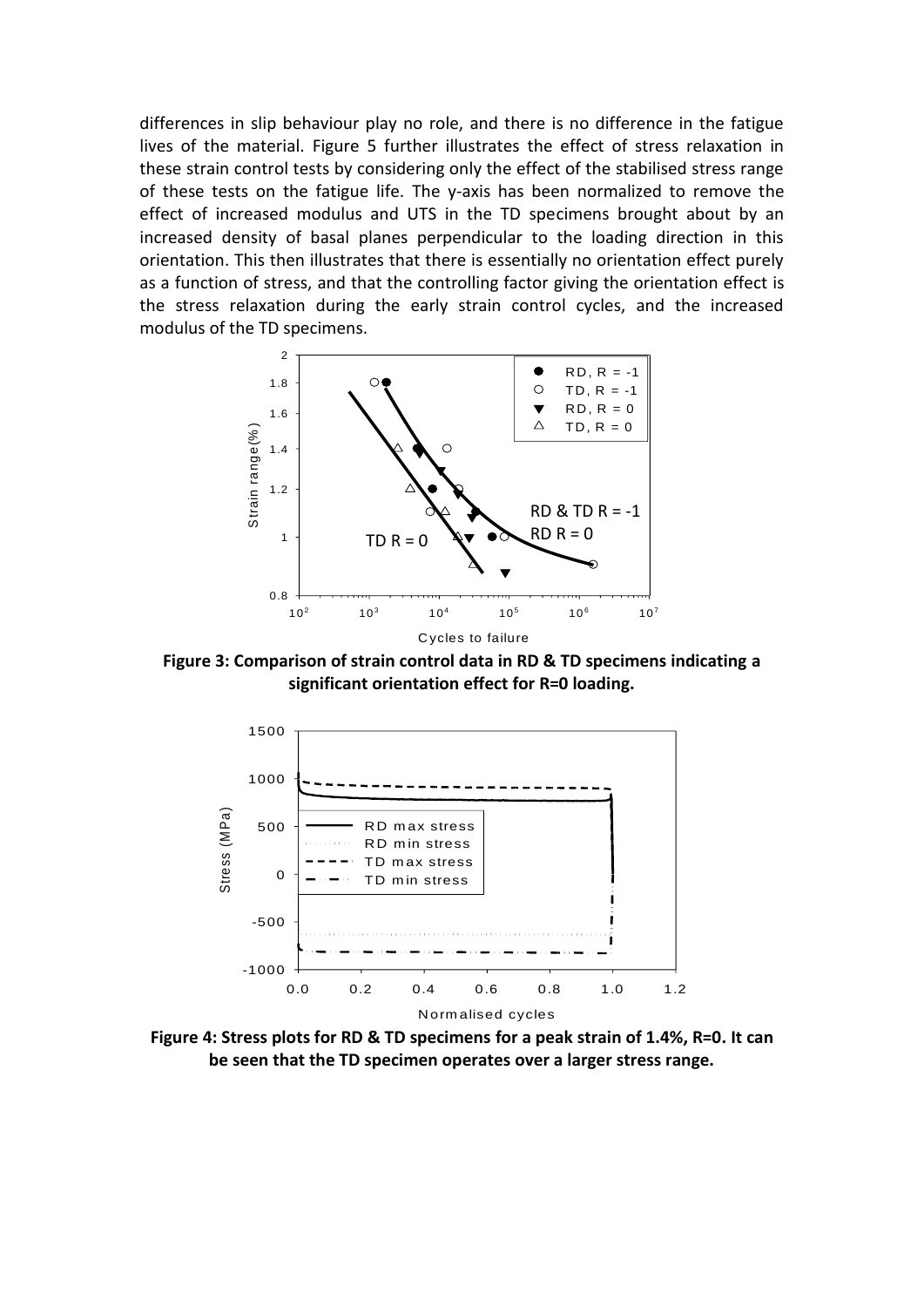

**Figure 5: Modulus normalised stress range vs life for RD & TD specimens. It can be seen that when considered on this basis the orientation effect disappears.**

As previously indicated [17] no orientation effect appears to exist in the RCN specimens. However, Figure 6 indicates that this is no longer the case when the stress concentration is increased, as in the VCN specimens. It is clear that there is now a significant effect of orientation in both  $R = 0$  and  $R = -1$  specimens.



**Fig 6: Orientation effects in VCN specimens. The effect can be seen in both R = 0 and R = -1 specimens.**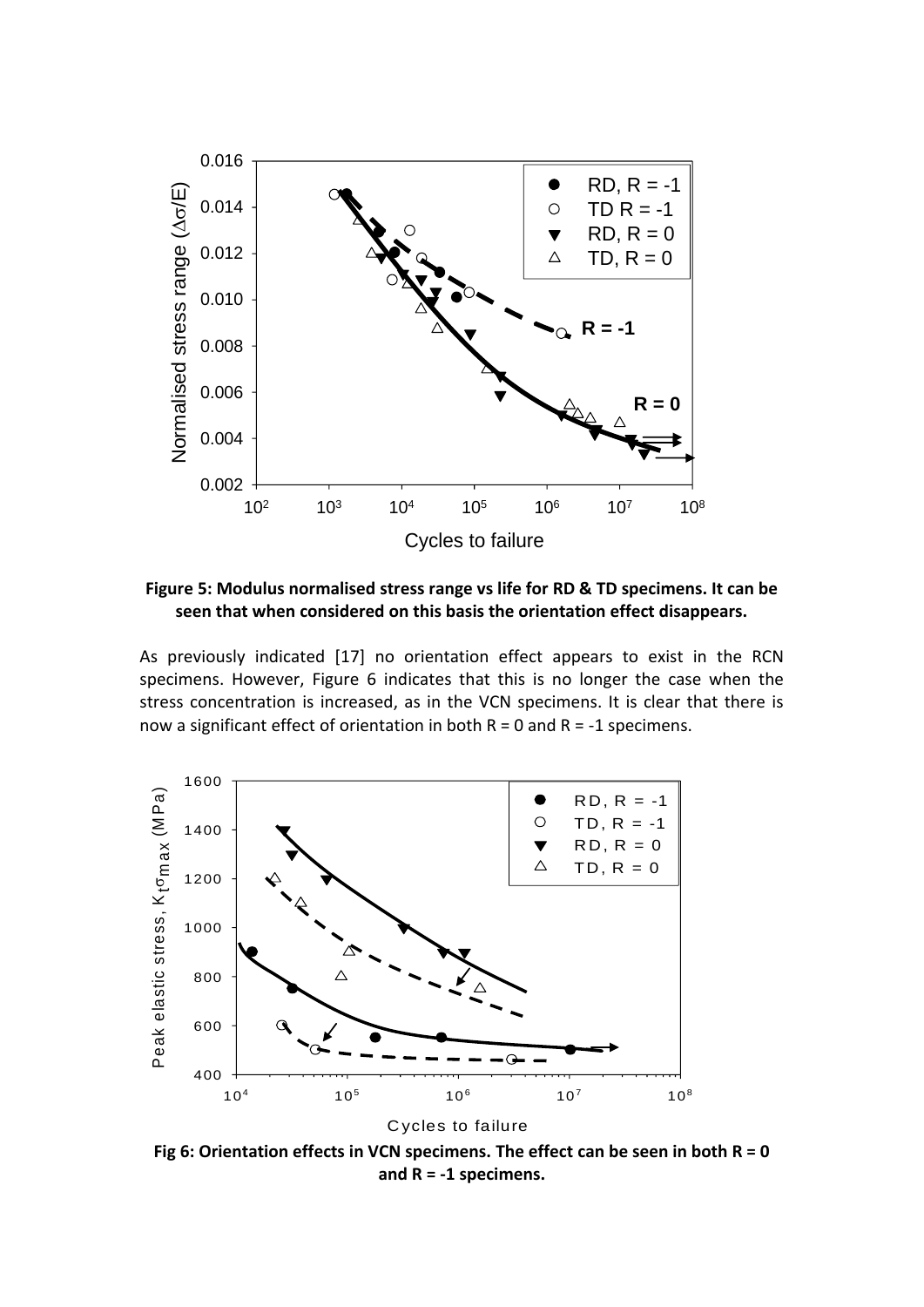# *3.1 Notched life predictions*

As described earlier, there are many methodologies available for making predictions of notched specimen behaviour based on strain control data. The Coffin-Manson method however is one of the best known, and simplest to utilize. In the case of the RD specimens, partitioning of the data into its elastic and plastic components allowed for the constants to be defined as follows

| $C_e$ (Elastic constant)      | 0.0319   |
|-------------------------------|----------|
| $C_p$ (Plastic constant)      | 0.211    |
| $\alpha$ 1 (Plastic exponent) | $-0.599$ |
| $\alpha$ 2 (Elastic exponent) | $-0.105$ |

# **Table 1: Definition of constants for Coffin-Manson equation in RD specimens**

In its simplest form however, the method is limited, in that it is ineffective in predicting the behaviour of notched specimens with significant mean stresses. A mean stress correction however can be applied, and reasonable results can be

achieved through use of this Modified Coffin-Manson approach as shown in Figure 7. 
$$
\Delta \mathcal{E}_t = \left( \mathcal{E}_f - \mathcal{E}_m \right) N_f^{\alpha 1} + C_e \left( 1 - \sigma_m / \sigma_{TS} \right) N_f^{\alpha 2}
$$

where $: \varepsilon_{_f}$  is the fatigue ductility coefficient

- $\varepsilon_m^{}$  is the mean strain
- $\sigma_m^{}$  is the mean strain
- $\sigma_{\rm \scriptscriptstyle TS}$  is the tensile strength

An alternative approach is the Walker strain technique, an empirical method for correlating R values. Each method offers its own benefits, although experience indicates that the Walker strain method is slightly more robust when mean stresses are introduced, although consequently the Coffin-Manson approach provides better results for fully reversed loading.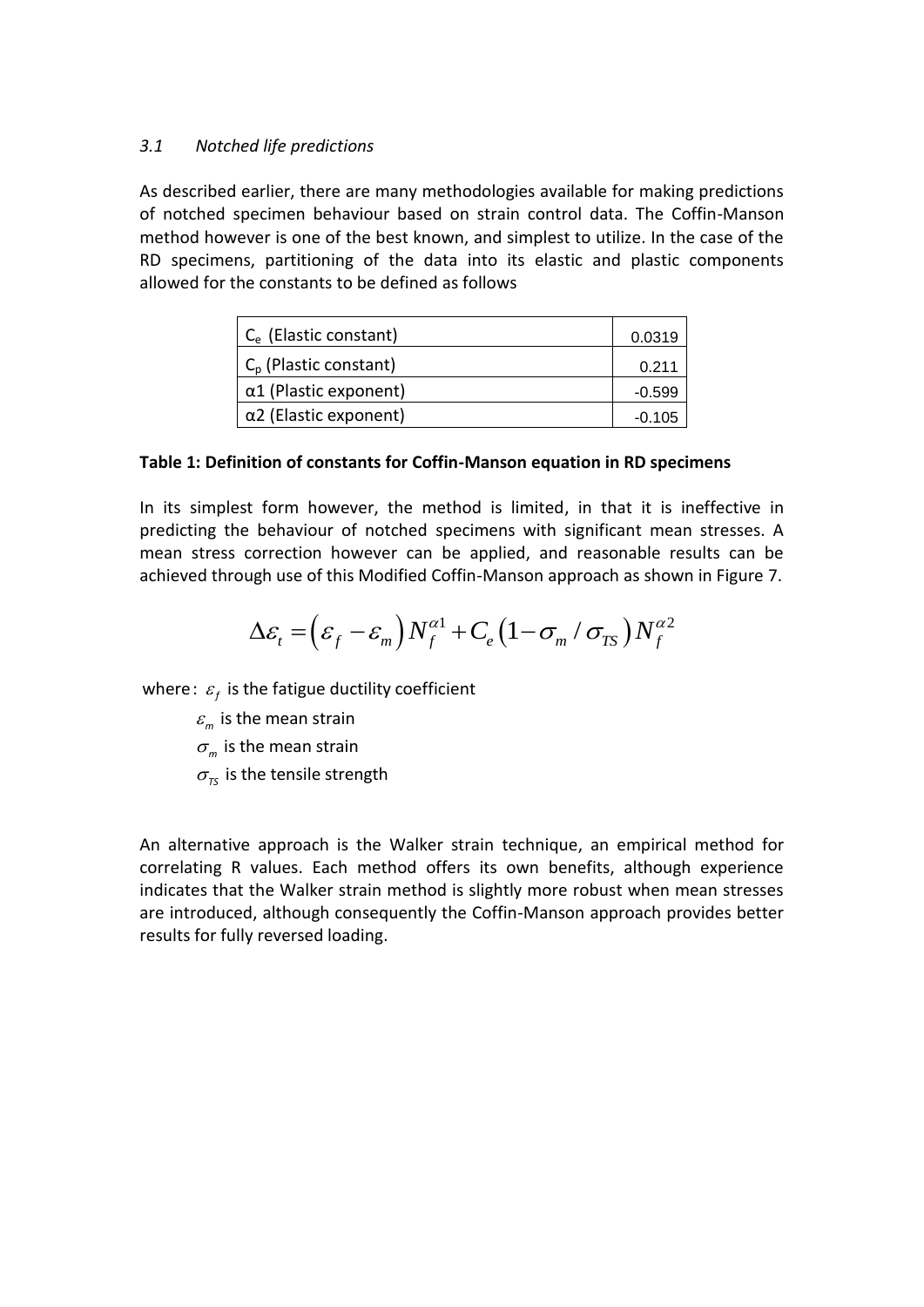

**Figure 7: Modified Coffin-Manson predictions of VCN and RCN RD specimen fatigue lives. Lines indicate the predictions, solid black symbols indicate VCN specimens and clear white symbols indicate RCN specimens.**

For the RD specimens, the exponent (m) in the Walker strain method was optimised at 0.5, meaning that the best fit expression took the form

$$
\Delta \varepsilon_{\rm w} = 0.00286 \, N_f^{-0.1225} \tag{4}
$$

Figure 8 shows the results of the Walker strain approach, and it can be seen that accurate predictions are made for low R ratios. It should be noted that this type of prediction provides only an estimate of the crack initiation life in a notched specimen. The predictions are based on strain control data, and in these specimens, when a crack forms it propagates rapidly to failure. In a notched specimen, the crack travels through material experiencing stresses considerably lower than the notch root. Consequently a significant propagation phase should be considered for the notched specimen. Previous work [15] has shown through PD monitoring of titanium specimens that crack initiation often occurs at approximately 50% of the total life of the specimen. Assuming a propagation phase of approximately 50% in the notch specimens results in accurate life predictions.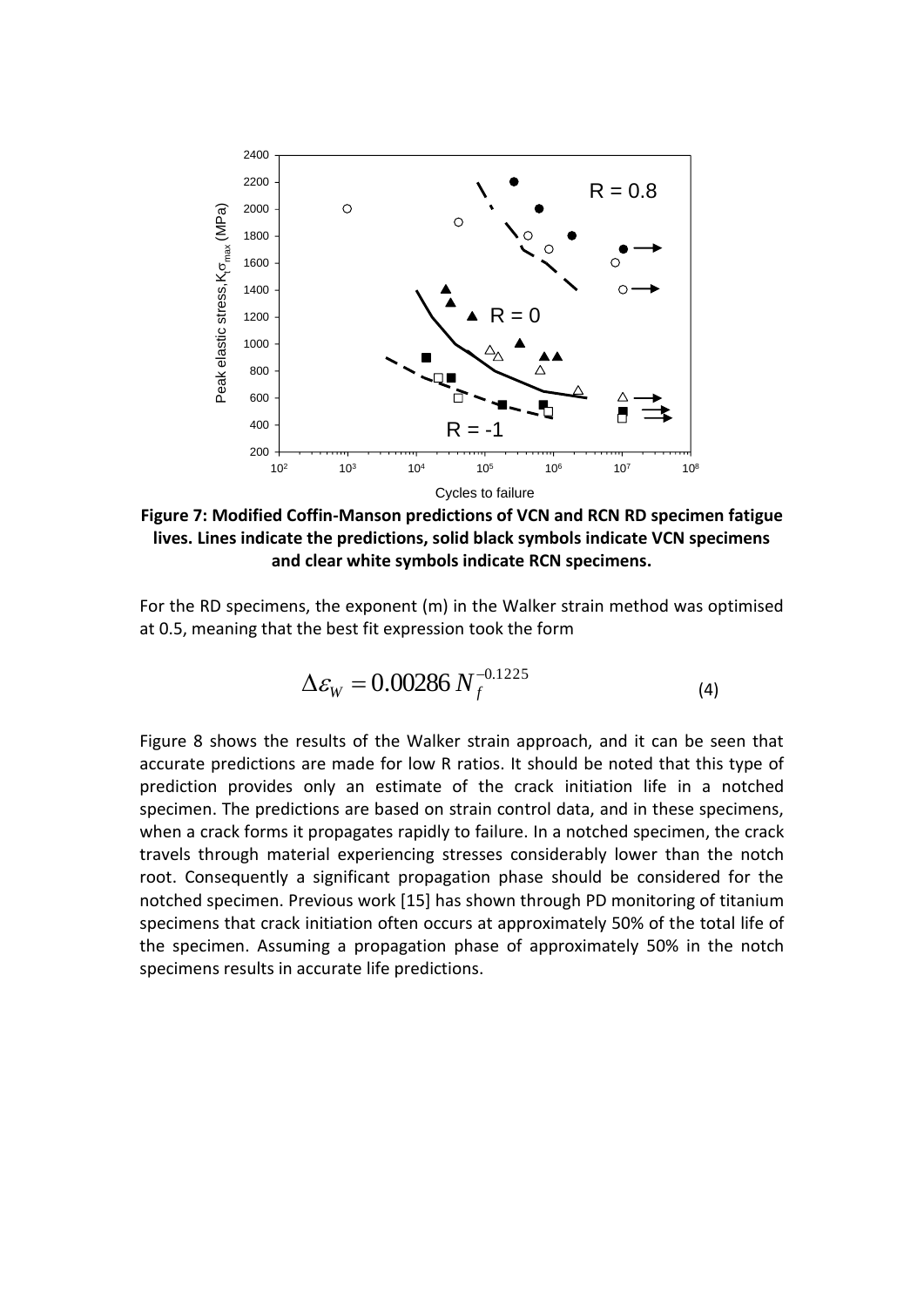

**Figure 8: Walker strain predictions of VCN and RCN RD specimen fatigue lives. Lines indicate the predictions, solid black symbols indicate VCN specimens and clear white symbols indicate RCN specimens.**

Attempts have been made to make predictions of TD notched specimen lives using both methods. In the case of the Modified Coffin-Manson approach, the constants were determined to be

| $C_e$ (Elastic constant)      | 0.0245   |
|-------------------------------|----------|
| $C_{p}$ (Plastic constant)    | 0.144    |
| $\alpha$ 1 (Plastic exponent) | $-0.500$ |
| $\alpha$ 2 (Elastic exponent) | $-0.075$ |

### **Table 2: Definition of constants for Coffin-Manson equation in TD specimens**

and for the Walker strain method the best fit expression, with m=0.3, took the form

$$
\Delta \varepsilon_{\rm w} = 0.0161 N_f^{-0.0756}
$$
 (5)

In both cases predictions tended to be less accurate than for the RD specimens. Evidence of this is shown in Figure 9 where it can be seen that the predictions made by the Walker strain method overpredict the notched specimen lives, even without considering a crack propagation period.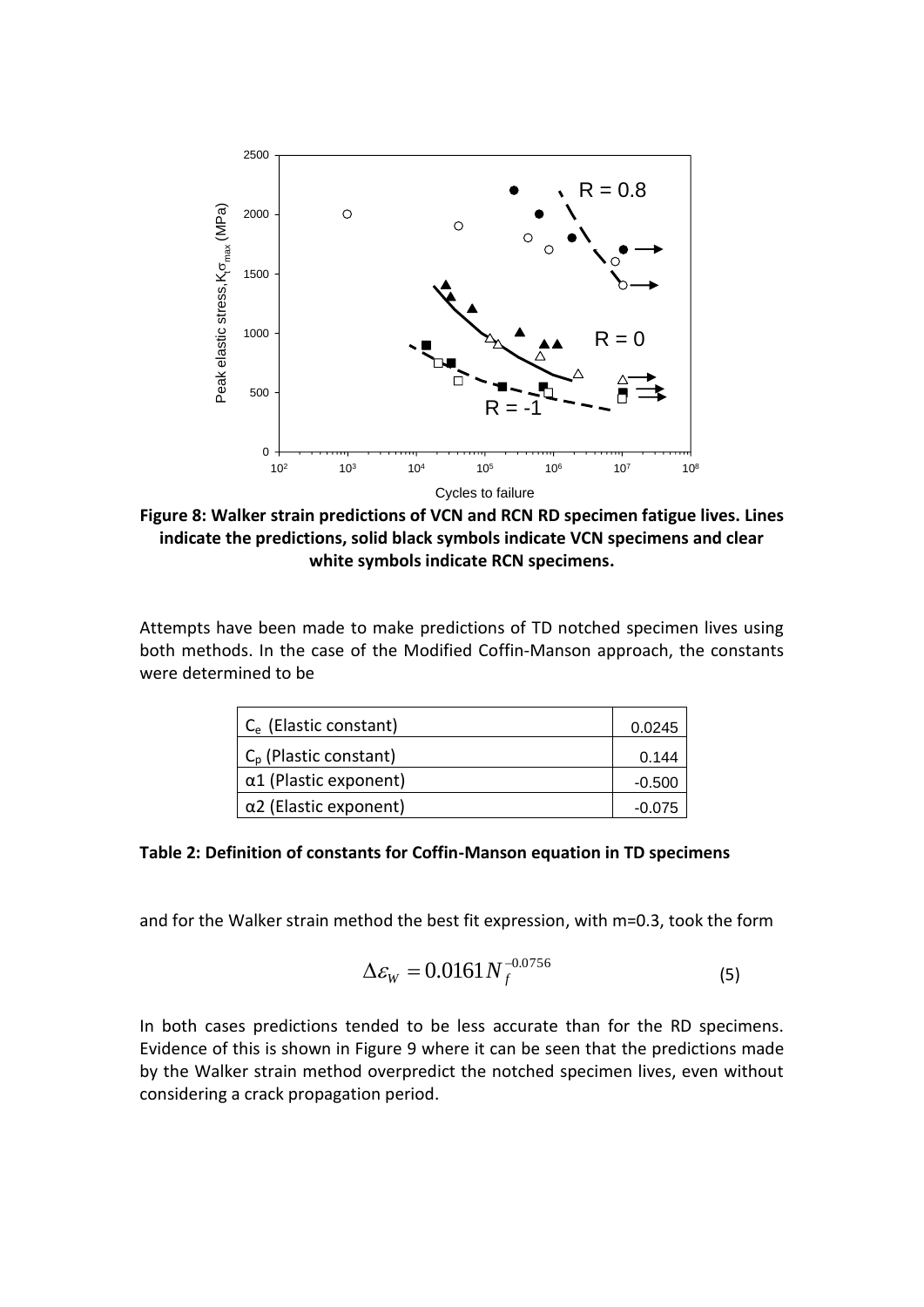

**Figure 9: Walker strain predictions of VCN and RCN TD specimen fatigue lives. Lines indicate the predictions, solid black symbols indicate VCN specimens and clear white symbols indicate RCN specimens.**

### **4. Discussion**

Immediately apparent from Figure 7 is the fact that the sharper notched specimens (VCN) show a longer fatigue life than the RCN specimens. This is not unusual and is usually attributed to 'weak link theory'. The VCN specimen has a lower volume of critically or near critically stressed material than the RCN specimen [17]. Since fatigue is probabilistic in nature, the larger the critically stressed volume, the larger the likelihood of one of these weak links being present and initiating the fatigue process. Hence RCN specimens statistically are always likely to fail at shorter lives.

Interestingly, the VCN specimens show a strong dependence on orientation. This is in direct contradiction to previous work [18] which showed that for RCN specimens, no orientation effect occurred. It is useful to compare these findings with the results shown for the strain control specimens, Figures 3 & 5. The strain control data shows that RD specimens tend to show a significantly longer fatigue life than TD specimens, mainly due to the stress relaxation in the early part of the test and the increased modulus of the TD specimens, as explained previously. It appears that the VCN specimens show exactly the same trend. This perhaps, is not unexpected since the premise of the notch prediction work is that material at the notch root will experience a 'strain control' type of deformation because of its confinement by other lower stressed material. This however, does not explain why the RCN notch does not show an orientation effect.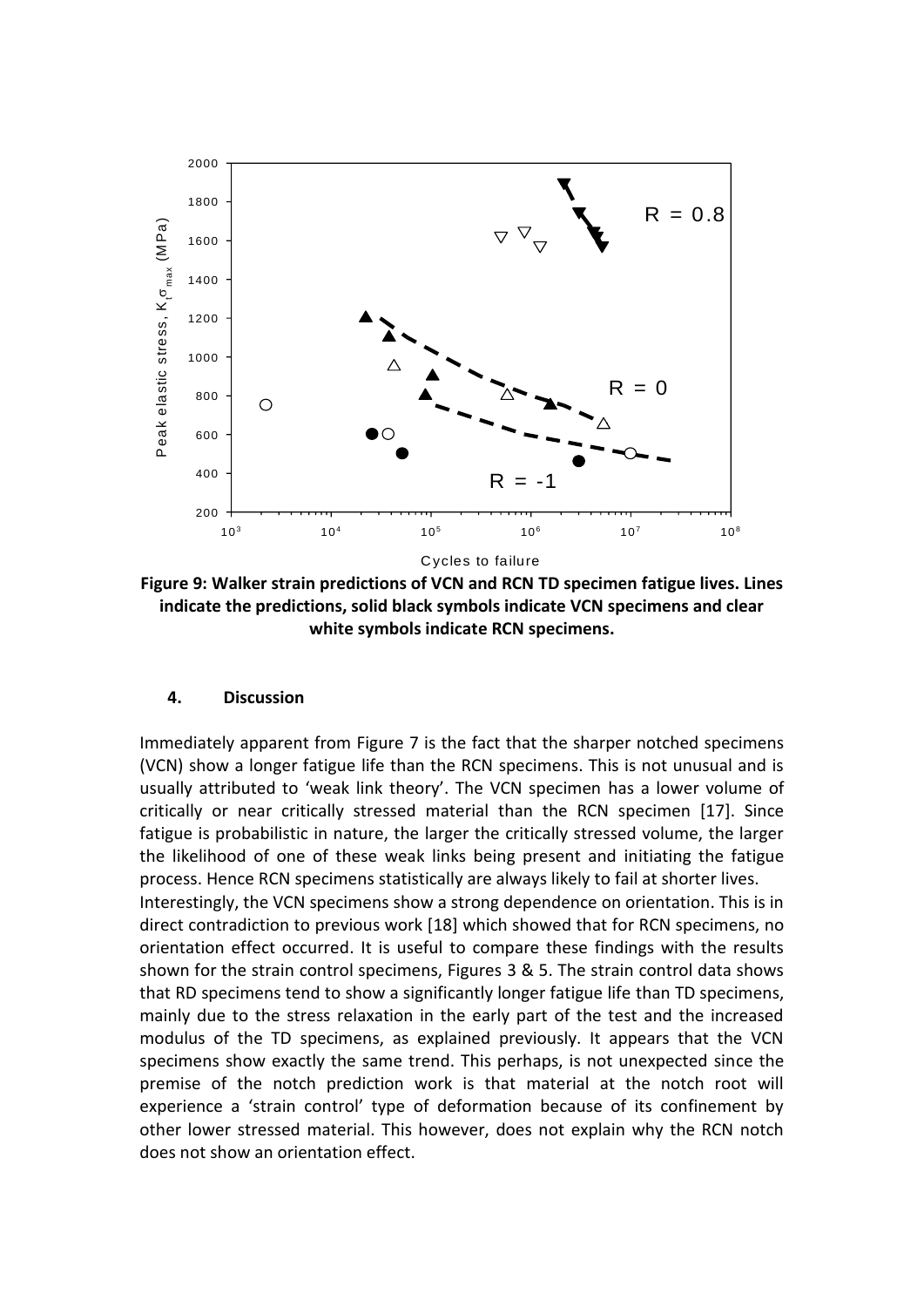It is likely that the conditions experienced at the notch root of the RCN specimen differ significantly from the VCN. The stress gradient away from the notch root is far more shallow in the RCN specimen because of the specimen geometry. The material at the notch root therefore is not confined to the same extent as in the VCN specimen, and the deformation is more akin to that of pure load control. It is therefore interesting to compare these results to the strain controlled specimens, plotted on a stabilised stress basis, Figure 5. It can be seen that on a pure stress range basis, no orientation effect exists, and hence the RCN specimens do not show an orientation effect. It should also be noted that the orientation effect is now seen in  $R = -1$  VCN tests as well as  $R = 0$ , because of the higher applied stresses resulting in yield at the notch root.

It is clear that whichever prediction method is used, whilst good predictions are generally achieved for low R ratio tests, there are significant problems in making accurate predictions about  $R = 0.8$  tests. The Walker strain method, Figure 8, does not achieve an accurate gradient, and the Modified Coffin-Manson method experiences similar problems, particularly with RCN specimens, although VCN predictions are reasonable. It has long been acknowledged [19-23] that titanium alloys are susceptible to strain accumulation at high mean stresses at low temperatures. This effect, loosely termed 'cold dwell' has been well documented across a number of near  $\alpha$  and  $\alpha + \beta$  titanium alloys including Ti6-4 [6]. This effect is usually characterised by the formation of 'quasi-cleavage facets', a mechanism for the formation of which has been proposed by Evans and Bache [21]. Fractographic analysis of the current specimens has shown evidence of these features, as can be seen in Figure 10.



**Figure 10: Quasi-cleavage facets in R=0.8 RCN specimen (=1800MPa, Nf=433000)**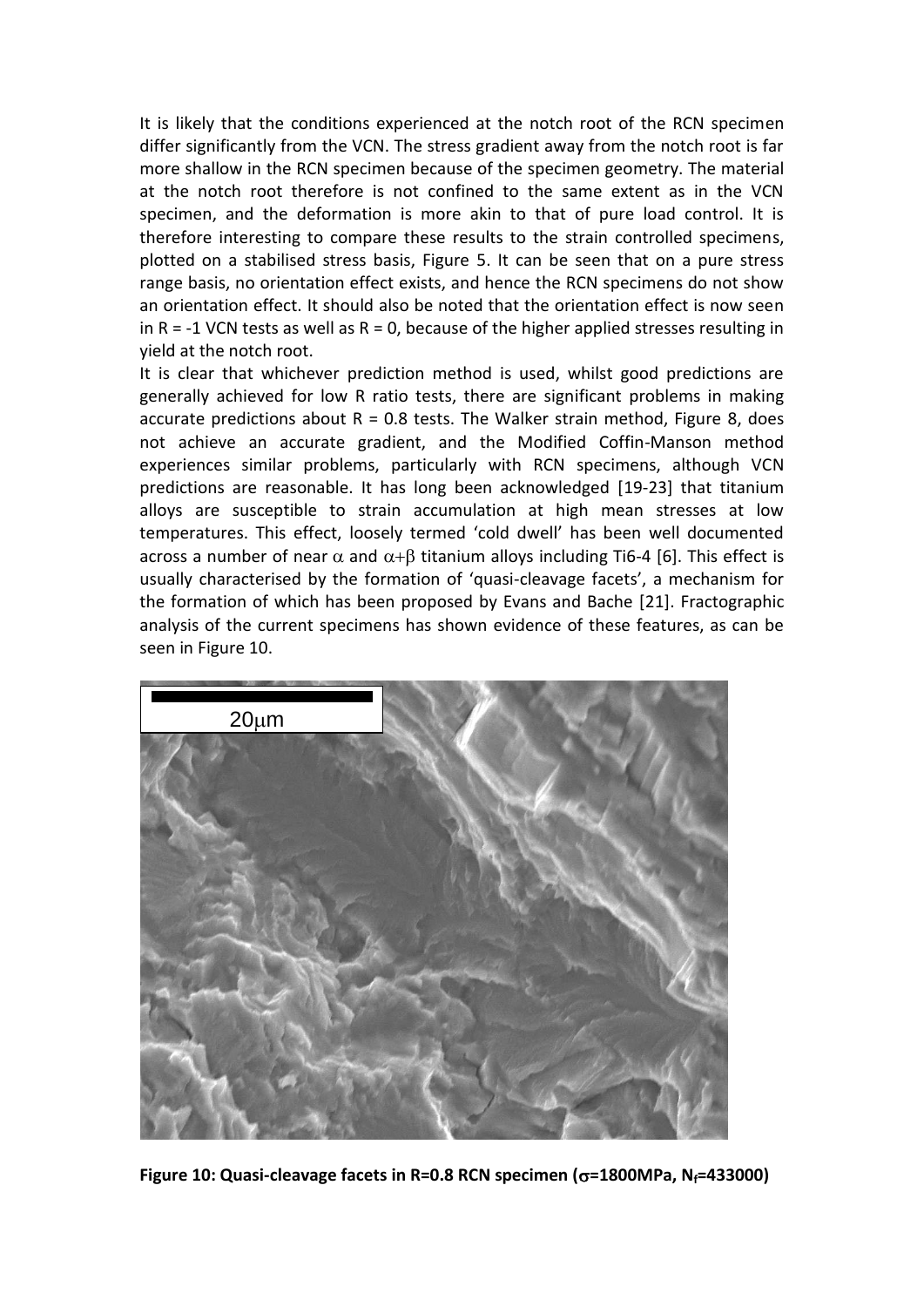The density of these features was found to be increased in RCN specimens over VCN specimens, and also in TD specimens. These facets are usually formed because of stress redistribution from so called 'soft' (suitably orientated for slip) grains onto 'hard' grains (unsuitably orientated for slip). The hard grains will normally have basal planes orientated perpendicular to the loading direction, and it is clear from the pole figures in Figure 1 that there is an increased density of basal planes with this orientation in the TD specimens. Because of the shallow stress gradient associated with the RCN specimen, more material in this specimen is highly stressed, and hence facets tend to form more extensively. Ongoing research at Swansea University in fact shows that more accurate predictions can be made through considering these high R ratio tests in terms of the creep deformation rather than fatigue. Such an analysis results in a far shallower curve, which is more akin to the R=0.8 curves seen in Figures 7 & 8, and more similar in fact to a stress rupture curve for Ti6-4 at 20°C.

Predictions of TD specimens proved to be more challenging than RD specimens. Figure 9 indicates that predictions made using the Walker strain method tended to overpredict tested specimen lives. Similar problems were encountered using the Modified Coffin-Manson technique. Predictions of  $R = 0$  and  $R = 0.8$  tests may seem reasonable, but as described earlier, a significant crack propagation phase has yet to be added to these predictions. The reason for these overpredictions is most likely due to the fact that stress relaxation is difficult in the TD specimens as shown in Figure 4. Further restrictions are imposed by the triaxial stress at the root of the notch, leading to a high applied stress range, and hence shorter fatigue lives than predicted based on the strain control data.

Clearly in the development of a total life prediction capability, the crack propagation phase of specimens needs to be considered. In fact, more recently designers may work towards a 'life to first crack' philosophy in critical parts, where detection intervals will be based around an allowable number of cycles, between which a detectable crack would not propagate to failure. As such there is clearly a requirement for high quality crack propagation data. In the current work, it is useful to analyse whether there is an orientation effect on the crack propagation rate which needs to be considered for total life prediction.

Figure 11 compares crack propagation rates of specimens tested in RD & TD orientations. It can be seen that higher rates are experienced in the TD specimens, although it should be noted that this difference is minimal, especially when scatter between tests is considered. Bowen [24] found that values of the Paris exponent, m, were highest for the specimens growing in the <0001> direction along the (10-10) planes, with lowest m values for specimens growing in the <10-10> direction along the (-12-10) planes. The current work does not seem to correlate directly with these findings, although this is most likely due an extremely limited number of (10-10) prismatic planes suitably orientated in either the RD or TD orientations. However it should be noted that the material tested by Bowen was a highly transverse textured alloy, and the basal/transverse nature of the current material may be more difficult to derive clear trends from. The results however do show a strong correlation with the work by Peters et al [25]. Peters also found very little variation between RD and TD orientations for a basal/transverse texture. As such, for the current alloy no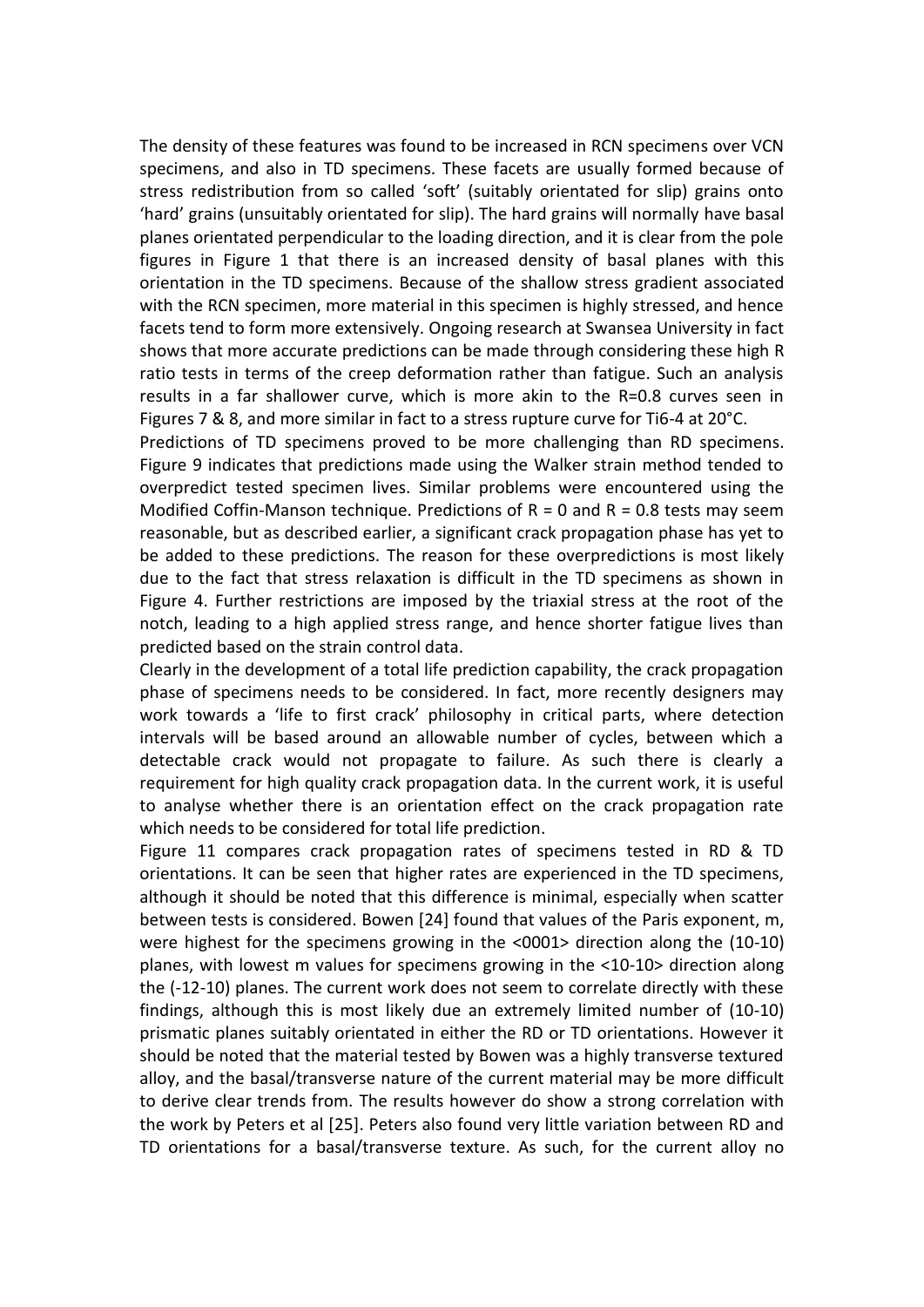significant difference in crack propagation life would be expected, although care should be taken as this may not be the case with other textured alloys.



**Figure 11: Crack propagation rates in RD & TD specimens, indicating a faster rate in TD specimens. Tests performed at R=0.1, 400MPa, trapezoidal 1-1-1-1 waveform. C and m are parameters calculated from the Paris equation.**

### **5. Conclusions**

The following conclusions can be drawn regarding the fatigue lifing of stress concentrations in this textured titanium alloy:-

- Significant orientation effects exist in strain control specimens, manifested in a difference in strain-life of RD and TD specimens. This effect does not appear when specimens are considered on a stress-life basis. The difference is a consequence of the different stress relaxation behaviour of the two orientations, and increased modulus in the TD specimens.
- This orientation effect may be seen in notched specimens. However, the notch must be sharp enough to impose constraint on the material at the notch root, so that this material essentially experiences strain controlled deformation behaviour. If the notch is not sharp enough, the material will not show an orientation effect. This has been demonstrated by the orientation effect in V-cylindrical notch (VCN,  $K_t$ =2.8) specimens, which was not observed in Round-cylindrical notch (RCN,  $K_t$ =1.4) specimens.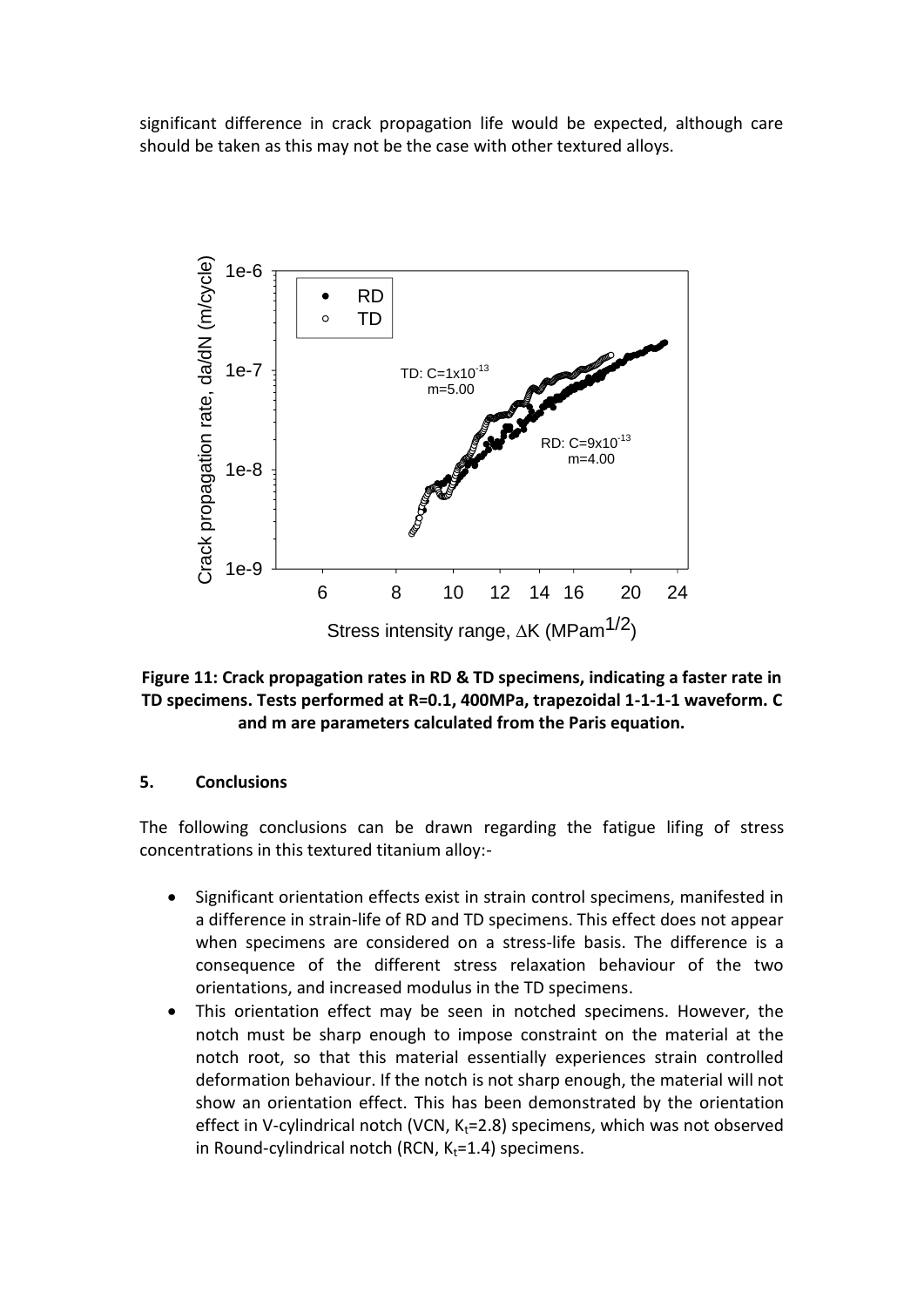- V-cylindrical notch (VCN) specimens show an extended fatigue life when compared with Round cylindrical specimens (RCN) due to a lower volume of material experiencing the peak stress applied to the specimen, and hence making VCN specimens statistically more likely to show a longer fatigue life.
- For low R ratio tests, crack initiation lives in notched specimens can be accurately predicted by empirical methods, demonstrated here by use of the Modified Coffin-Manson and Walker techniques.
- High R ratio tests in this variant of Ti6-4 are not easily predictable by the aforementioned techniques, due to the influence of additional failure mechanisms such as 'cold creep'. Ongoing research indicates that using a creep based approach may be more applicable for these specimens. This type of issue is likely to be found in most near  $\alpha$  titanium alloys, and many  $\alpha+\beta$ alloys.
- Significant differences were not found for crack propagation rates in RD and TD orientations in this alloy. However, in fatigue lifing of other alloys with stronger textures, this effect should not be ignored.

# **6. Acknowledgements**

The author would like to acknowledge funding from EPSRC during the course of this work, and also technical advice and material from TIMET, Rolls-Royce plc and Cosworth Racing.

# **References**

- 1. A.W. Bowen, "Texture stability in heat treated Ti6-4 alloys", *Mater. Sci & Eng.* **29** (1977) 19-28.
- 2. G. Lutjering, "Influence of processing on microstructures and mechanical properties of  $\alpha$ + $\beta$  Titanium alloys", *Mat. Sci & Eng. A* **243** (1998) 32-45.
- 3. M. Peters, A. Gysler, G. Lutjering, "Influence of texture on fatigue properties of Ti6-4", *Metall. Trans. A* **15** (1984) 1597-1605.
- 4. W.J. Evans, J.P. Jones, M.T. Whittaker, "Texture effects under tension and torsion loading conditions in titanium alloys", *Int. J. Fatigue* **27** (2005) 1244- 1250.
- 5. M.R. Bache, W.J. Evans, B. Suddell, F.R.M. Herrouin, "The effects of texture in titanium alloys for engineering components under fatigue", *Int. J. Fatigue* 23 (2001) 153-159.
- 6. W.J. Evans, "Optimising mechanical properties in  $\alpha/\beta$  Titanium alloys", *Mat. Sci & Eng. A* **243** (1998) 89-96.
- 7. P.J. Hurley, M.T. Whittaker, S.J. Williams, W.J. Evans, "Prediction of fatigue initiation lives in notched Ti 6246 specimens", *Int. J. Fatigue* **30** (2008) 623- 634.
- 8. M.T. Whittaker, P.J. Hurley, W.J. Evans, D. Flynn, "Prediction of notched specimen behaviour at ambient and high temperatures in Ti6246", *Int. J. Fatigue* **29** (2007) 1716-1725.
- 9. T. Smith "The development of crystallographic texture under plane strain compression in Ti-6Al-4V" PhD thesis, University of Wales Swansea, 2005.